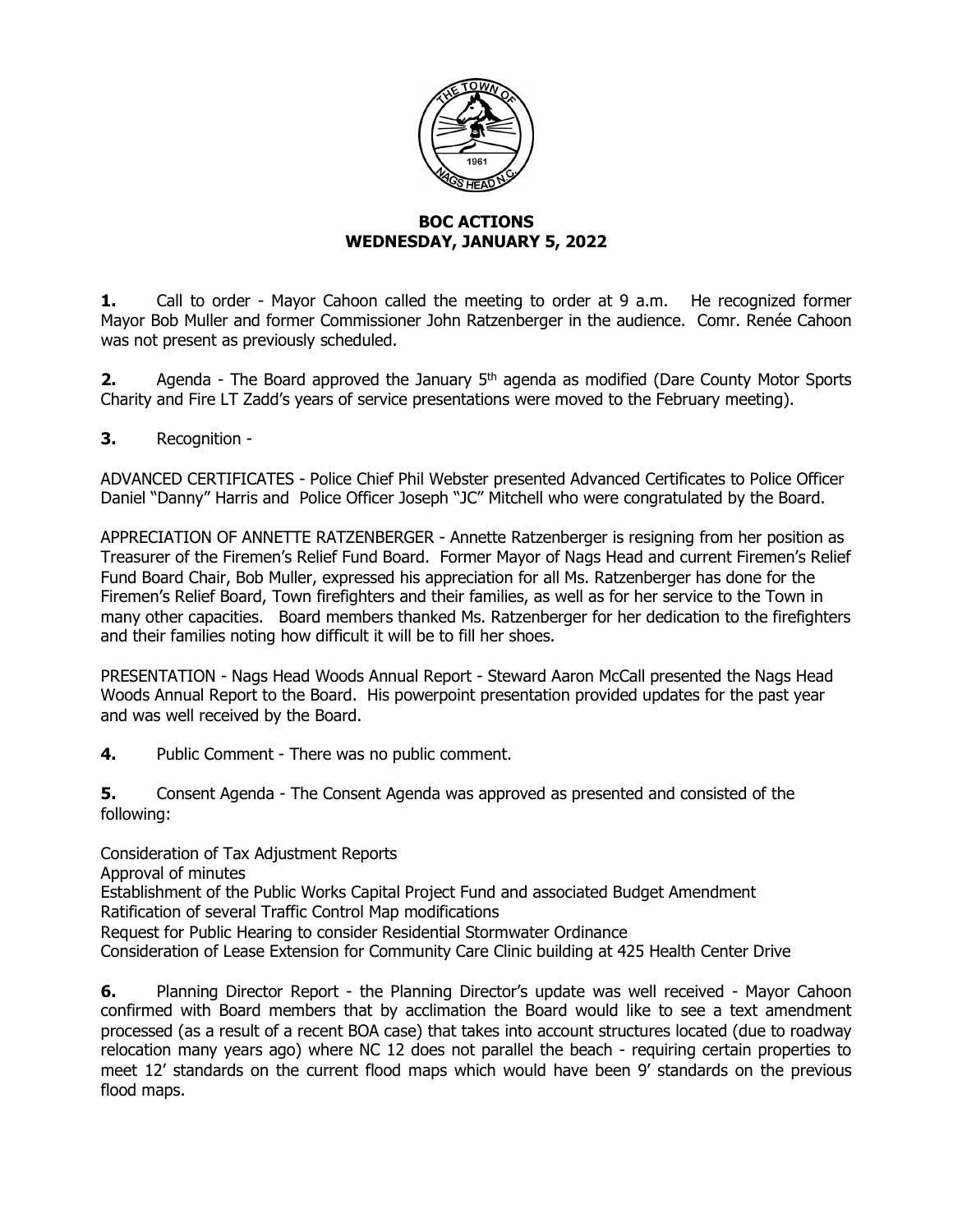**7.** Removal of trees with a caliper of 16 inches or greater within the SED-80 Zoning District - The Board approved this application as requested.

**8.** Annual Audit - Lisa Murphy of Johnson, Mizelle, Straub, and Murphy reported that the audit her office performed for the Town for the year ending June 30, 2021 resulted in an "unmodified opinion", which is the highest rating. She also noted that the Town's PAFR (Popular Annual Financial Report), prepared by Finance Director Amy Miller and her staff, provides additional information to include statistical and historical information. She noted that the Town has received the Certificate of Achievement from the GFAO (Government Financial Accounting Office) for the past four years for the PAFR which will be submitted for this year also.

**9.** From Dec 1<sup>st</sup> Board meeting - Consideration of amendments to Town Code Chapter 42 Traffic and Motor Vehicles re: updated definitions to include electric assist vehicles - The Board adopted the ordinance amending Town Code Chapter 42 to include electric assist vehicle definitions as presented.

**10.** From Dec 15<sup>th</sup> Board meeting - Consideration of Change Order to Old Nags Head Cove Water Main Replacement Project - The Board passed the following motions:

- To approve Budget Amendment  $#7$  for the Old Nags Head Cove Water Main replacement project in the amount of \$142,885
- To authorize the Town Manager to execute the Change Order #1 Contract with Enviro-Tech in the amount of \$459,976.70

11. From Dec 15<sup>th</sup> Board meeting - Post-Dorian Beach Nourishment Project - The Board passed the following motions:

- To approve issuance of the Notice of Award to Great Lakes Dredge & Dock Company, LLC in the amount of \$11,598,653.10
- To adopt Amendment #3 to the Capital Project Ordinance as presented
- To authorize the Town Manager to execute the construction contract with Great Lakes Dredge & Dock Company, LLC in the amount of \$11,598,653.10
- 12. Committee reports -
- Comr. Sanders Estuarine Shoreline Management Plan Committee First meeting was December 15<sup>th</sup> - Overview of the project was provided by Executive Director Reide Corbett, of the Coastal Studies Institute; the next meeting is scheduled for later this month.
- **13.** Board/Committee appointments The following actions were taken by the Board:
- Margaret Suppler was reappointed to a 3-year term on the Board of Adjustment
- Margaret Suppler and Bobby Gentry were reappointed as BOA Chair/Vice-Chair
- Meade Gwinn was reappointed to a 3-year term on the Planning Board
- Anne Farmer was appointed to the vacant position on the Firemen's Relief Fund Board

Mayor Cahoon asked staff to continue to advertise for those interested in serving on various Town boards and committees.

**14.** Traffic Control Map amendment - The Board denied the request to designate a No Parking-Tow Away Zone on S North Shore Road in the Pond Island Subdivision.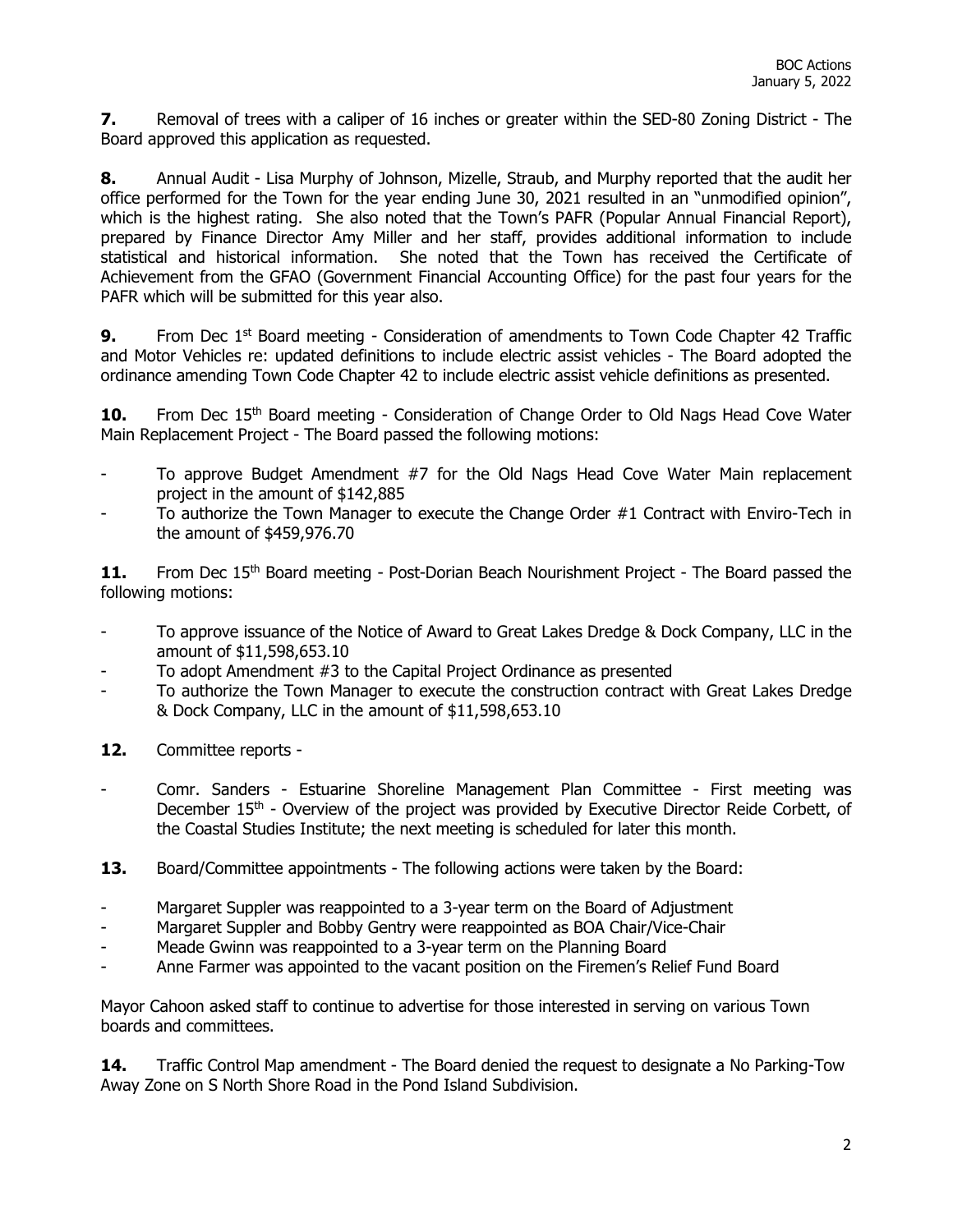**15.** COVID vaccination leave policy - The Board approved the COVID policy related to leave time for vaccinations as presented; the policy is retroactive to employees who have already received their shots.

**16.** Town Attorney - Attorney Leidy wished Board members and staff a Happy New Year.

**17.** Town Manager Garman - Project updates were provided as follows:

Three sidewalk construction projects - Bonnett Street, Barnes Street, and Seachase - Work is expected to begin on January  $10<sup>th</sup>$  (starting with Seachase) and is hoped to be completed within 60 days.

Seachase crosswalk light - The NCDOT reimbursement agreement is in place and staff is coordinating with them for installation. Staff is hopeful that completion of the crosswalk light will align with completion of the sidewalk.

Bainbridge Beach Access - Under construction and currently closed; looking at getting the Huron Street Beach Access out to bid within the next few weeks.

Dowdy Park pickleball courts - Resurfacing project has been completed.

*Property purchase* - The Town recently closed on the purchase of the former BB&T building on Seachase Drive; staff has met with the tenant and is working through details.

Soundside Road access to Jockey's Ridge State Park - Yesterday staff met with State Parks and residents of Soundside Road concerning the access to the Park - Staff would like to remove one of the park's dilapidated boardwalk structures which is in a dangerous condition. Manager Garman stated that according to Jockey's Ridge Superintendent Joy Greenwood, a response to the Town's letter from last year should be on its way from the State. It was Board consensus to wait until receipt and discussion of the response from the State before taking action on the boardwalk. This is to be on the February 2022 Board agenda for discussion.

Skateboard Park (At YMCA) status – Town Manager Garman reported to the Board how structures at the skateboard park need to be replaced as they are hard to maintain enough to make them safe. It was Board consensus to agree with Manager Garman to move forward and utilize funds in the amount of \$1,500 for the design of a new skateboard park.

Mayor Cahoon requested a status of the following:

- Condition of the beach/beach driving after the recent storm: Manager Garman stated that the beach was closed during the storm and anticipate it opening up tomorrow (January  $6<sup>th</sup>$ )
- Whalebone Park renovation/improvements Manager Garman said that staff is still in discussions with the Planning Board

**18.** Town Manager Garman - Mayor Cahoon noted that the Closed Session to discuss a personnel matter requested by Town Manager Garman would be addressed at the end of the meeting.

**19.** Mayor Cahoon – Mayor Cahoon reported that last year the Governor signed Executive Order 218 to commit to offshore wind power to transition to a clean energy economy. Part of the Executive Order established a NC Taskforce for Offshore Wind Economic Resource Strategies (NC TOWERS). He learned recently that he has been appointed to this task force and will be attending the first meeting scheduled for February 2-3, 2022 in Wilmington.